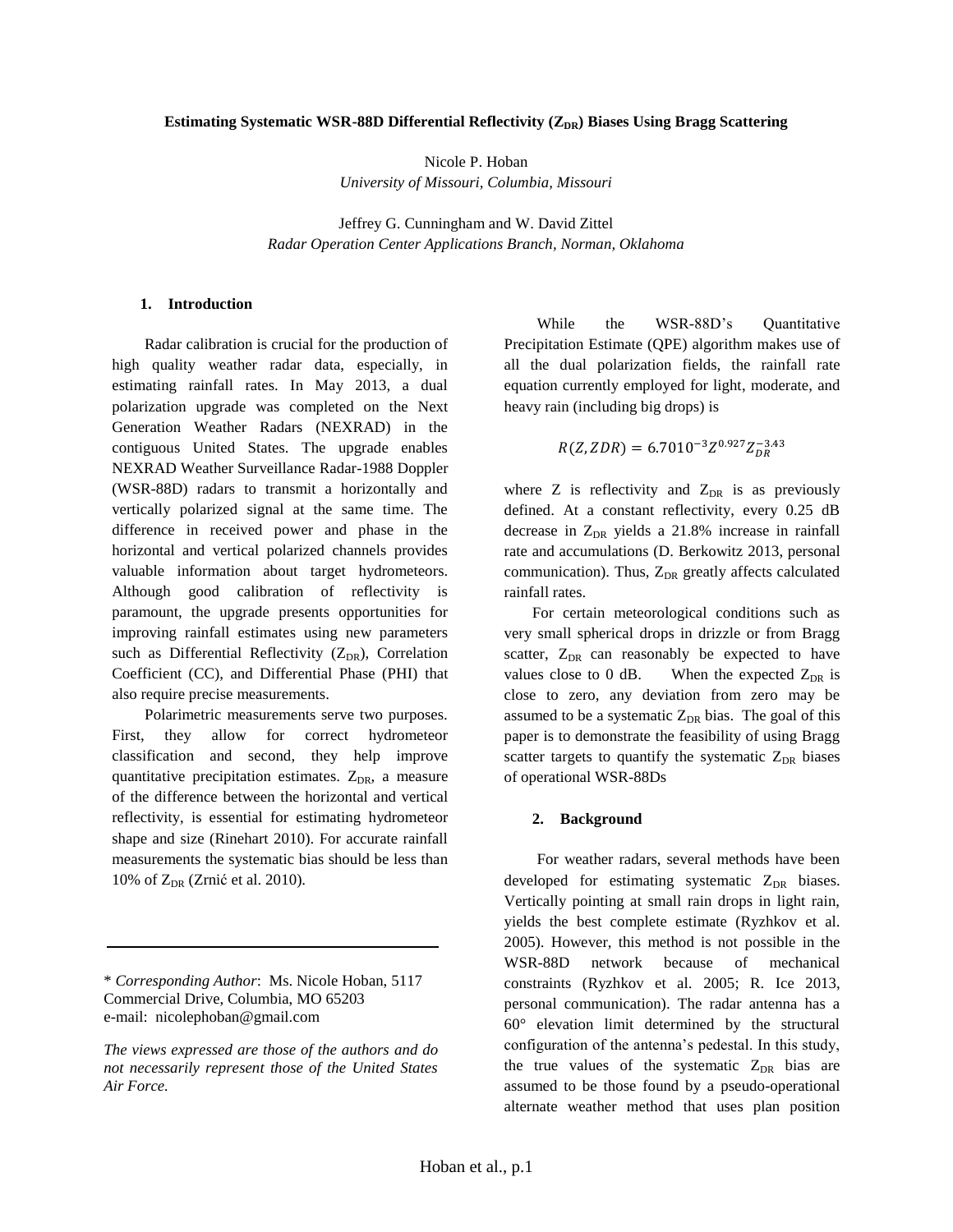indicator (PPI) scans to identify light precipitation (Cunningham et al. 2013). The light precipitation method was developed by A. Ryzhkov (2011, personal communication) and computes median  $Z_{DR}$ value of radar bins with reflectivity values between 20-30 dBZ. From the computed  $Z_{DR}$  values climatological correction values are subtracted (Table 1). This adjusts the  $Z_{DR}$  value downward to be near zero in the absence of a systematic  $Z_{DR}$  bias. In the case of systematic  $Z_{DR}$  bias, a non-zero value will result.

Unfortunately, the scanning weather method described here can produce variable results. Modeled relationships for different elevation angles show increasing variability at low elevation angles. An elevation angle as high as 60° yields estimates that can vary between 0.0-0.4 dB (Ryzhkov et al. 2005). Such variability is too high to ensure absolute calibration of  $Z_{DR}$  within the required accuracy of 0.1-0.2 dB but is sufficiently accurate to identify radar calibration trends and hardware problems. To minimize the variability, a median value of  $Z_{DR}$  over several hours is computed. For more detailed documentation of this method please see Cunningham et al. (2013).

# **3. Bragg Scattering**

Bragg scattering is typically found at the top of the convective boundary layer (CBL) where mixing of moist and dry air occurs (Melnikov et al. 2011). Temperature and moisture variations cause density and refractive index perturbations, enhancing clear air return of the radar beam. Melnikov et al. often found Bragg Scatter during maximum surface heating when thermal plumes occur most frequently. The turbulent eddies that cause Bragg scattering should have no preferred orientation (i.e., distributed randomly in the plane of polarization), therefore, Bragg scattering should have a  $Z_{DR}$  of 0 dB.

Figure 1 shows a layer of Bragg scatter at the top of the CBL and above a layer of biota and ground clutter. It demonstrates the near symmetrical shape  $(Z_{DR} = 0$  dB) associated with Bragg scatter compared to the non-symmetrical shape ( $Z_{DR} > 0$  dB) of biota and ground clutter. Histograms of  $Z_{DR}$  values from Bragg scattering cases are examined to determine the most frequently occurring  $Z_{DR}$  value. The peak of the histogram should be centered near zero. The difference between zero and the histogram peak is the systematic  $Z_{DR}$  bias. All values found using Bragg scattering were compared to the weather method for validation.

#### **4. Methods**

Hoban et al. (2013) initially examined the feasibility of using Bragg scatter for estimating systematic  $Z_{DR}$  biases on six radars in different climate regions for May and June on WSR-88D Level-II data from the ROC. This study builds upon Hoban et al. (2013) by refining the methodology and expanding the data analysis to include three months and the entire fleet of WSR-88Ds.

Based on a brief survey of cases from Hoban et al. (2013), we decided to examine radar data for Bragg scattering during a 2 hour period from 17 to 19 UTC each day during the 3 month period. We chose this time period for identifying Bragg scatter based on guidance from Melnikov (2013, personal communication), subjective analysis, and the authors' meteorological experience. Histograms of  $Z_{DR}$  for each 2 hour period of Bragg scattering were plotted.

Bragg scatter is associated with weak signals and can be easily contaminated by other non-Bragg scatter targets (sometimes found between layers of biota, e.g., birds and insects) (Melnikov et al. 2005). To isolate Bragg scatter from ground clutter, biota, and most precipitation, several data filters were applied (Table 2). Because Bragg scatter is best observed during clear air, only volume coverage patterns (VCP) 32, 34 (at KLGX), and 21 were used in this study. Other VCPs can be used for detecting Bragg scatter and may be explored in future work. For descriptions of WSR-88D VCPs please refer to the ROC's Interface Control Document for the RDA/RPG. The data filters were found to be necessary, but insufficient to identify Bragg scatter during 2-hour periods. Statistical filters were added to provided robustness and sufficiency in identifying 2-hour periods with Bragg scatter.

# *a. Step 1 – Data Filters*

To avoid contamination by ground clutter or biota due to low radar beam height, no data within 10 km of the radar were considered. Data beyond 80 km were excluded to avoid contamination from the melting layer and ice crystals. Further refinement is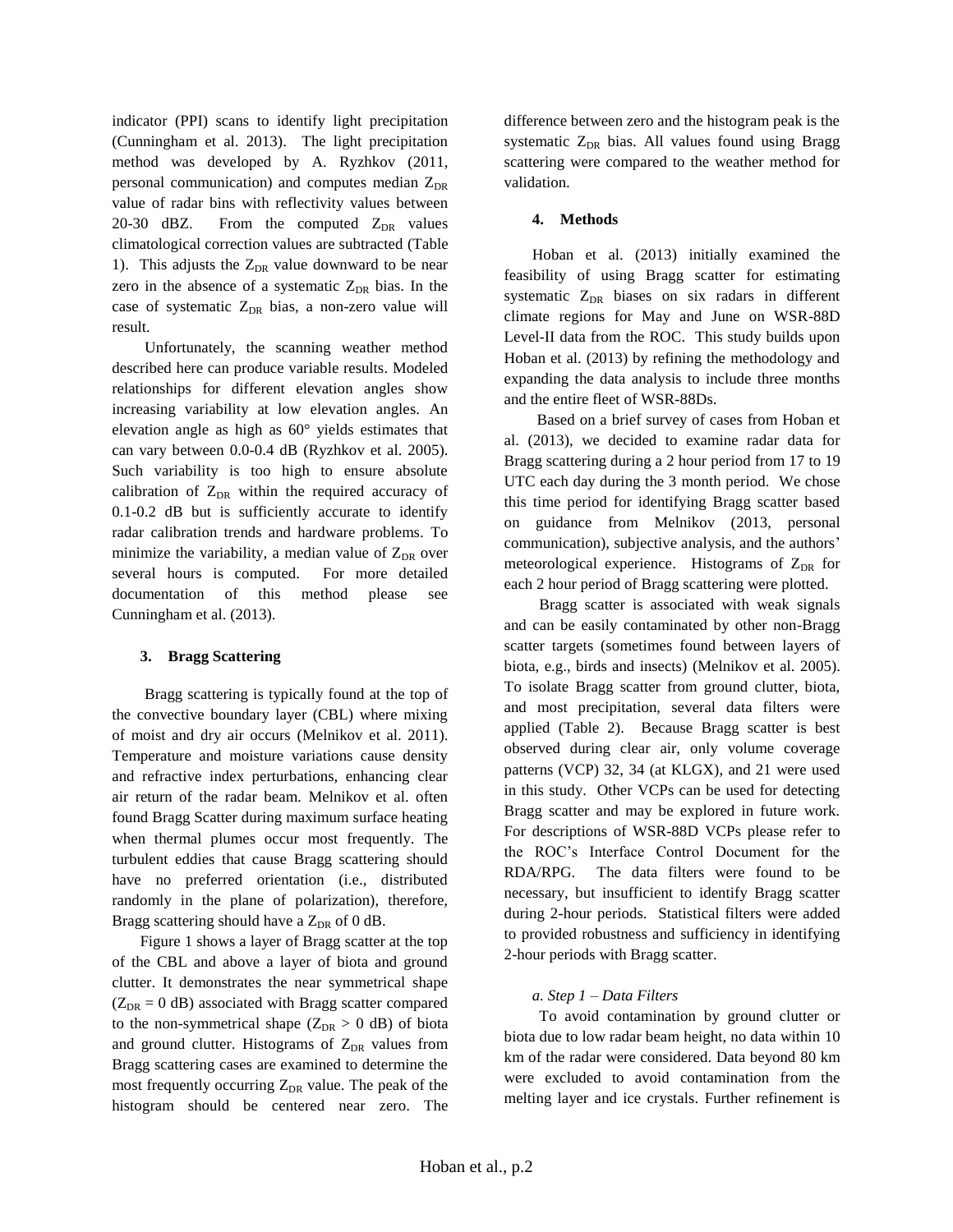needed to exclude such contamination during winter months. Only elevations at or above 2.5° were used. Typically, lower elevations were contaminated by clutter and insects and did not show the turbulence at the top of the CBL.

Bragg scatter, by its nature, provides only weak echo returns. Therefore, to avoid contamination from all but the lightest precipitation (drop sizes  $\cong$  drizzle) and contamination from ground clutter, only radar bins with  $Z < 10$  dBZ and signal-to-noise ratios between -5 and +15 dB were used. A ring of reflectivity values that meet the criteria can be seen in the top right of Figure 3. Reflectivity is not sufficient to isolate Bragg scatter so other data filters must be applied.

Because biota tend to have CC values lower than 0.95, only radar bins with CC greater than 0.98 were allowed. Raindrops that uniformly fill a sample volume are known to have CC values greater than 0.98 and Bragg scatter is considered to have similar properties to drizzle (Melnikov et al. 2011). CC was also capped at < 1.05 to eliminate exceptionally weak signal since  $CC = 1.05$  is a catchall category for unreasonably high values. (CC > 1.00 is possible due to a numerical artifact with WSR-88D data processing). A ring of CC values for Bragg scatter can be seen in the top left of Figure 3.

Bragg scatter results from turbulent mixing at the top of the CBL, therefore velocity and spectrum width should be non-zero. Although the measured *radial* velocity for Bragg scatter could be zero, we require that its absolute value be  $\geq 2$  ms<sup>-1</sup> and spectrum width be  $\geq 0.5$  ms<sup>-1</sup> to ensure removal of ground targets.

Finally, because Bragg scatter should have no preferred orientation it should cause little or no shift in the differential phase (PHI) in either direction. PHI changes when a hydrometeor is larger in either the horizontal or vertical reflectivity than it is in the other. PHI should be very close to the initial system differential phase (ISDP). Typically, the ISDP is set to be 25° for WSR-88Ds. Hoban et al. (2013) used values of PHI between 25° and 35°. A ring of PHI values corresponding to  $Z_{DR}$  from Bragg scatter can be seen in the bottom left of Figure 3. At the time of this study, a number of WSR-88D sites had an ISDP error, therefore a PHI filter was not applied. An application of the complete process to isolate the good cases of Bragg scatter is shown in Figure 4. Figure 4a is a scatter plot of  $Z_{DR}$  filtered only by range and elevation. Figure 4b shows a scatter plot of the  $Z_{DR}$  values after the remaining data filters have been applied. Finally, Figure 4c shows the resulting histogram by combining the values from cuts at 2.5°, 3.5° and 4.5°. Statistical filters must next be applied.

# *b. Step 2 – Statistical Filters*

Three statistical filters were developed to further isolate "good" cases of Bragg scattering. First, to ensure populating the  $Z_{DR}$  histograms with a reasonable number of points, any case with fewer than 10,000 bins was omitted.

Next a symmetry test, the Yule-Kendall Index (YKI), was examined. It is defined as

$$
YKI = \frac{q_{0.25} - 2q_{0.50} + q_{0.75}}{q_{0.75} - q_{0.25}}
$$

where q represents the quartiles (Wilks 2006). If the YKI value is greater than zero the distribution has a right skew and if the YKI value is less than zero the distribution has a left skew. For this study, we were not necessarily concerned with the direction of the skewness, but only whether there was any skewness. Therefore we examined the absolute value of YKI  $(|YKI|)$ . Skewed distributions (collected in Step 1) tended to occur as a result of biota or unknown nonspherical targets contaminating the sample of data. Using the absolute value of the YKI, the top two panels of Figure 5 illustrate how skewness varies in time with different 2-hour daily estimates of systematic  $Z_{DR}$  bias with the Bragg scatter filters.

Our examination found the symmetry test insufficient for filtering out cases with biota. We found that a uniform distribution, even though positively skewed from biota, passes the symmetry test, may not provide a good distribution for estimating systematic  $Z_{DR}$  bias. To avoid this problem we devised a third "spread" test. The third test uses the  $25<sup>th</sup>$  and  $75<sup>th</sup>$  quartiles to determine the interquartile range (IQR) or the spread of the data points. It has the following form:  $IQR = q_{0.75}$  –  $q_{0.25}$ . We assume that cases sampling mostly Bragg scatter will have sharp distributions about 0 dB for unbiased WSR-88Ds. Distributions will be centered about a non-zero value if the system has a bias. Results from two sites are demonstrated in the bottom two panels of Figure 5. Estimates with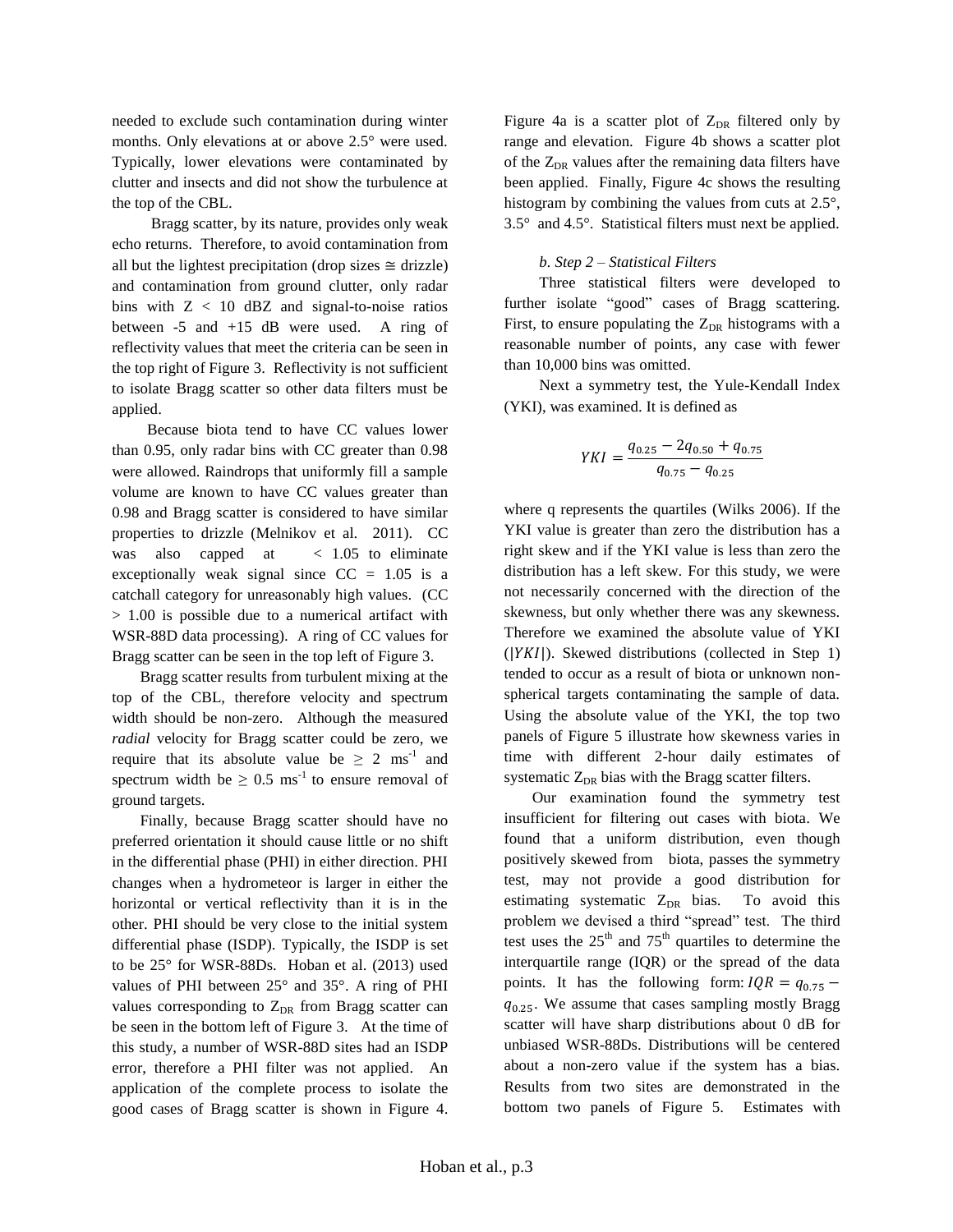smaller spread (lower IQR) are grouped more tightly around the system bias (estimated by 30-day median value on each panel). Note that Site A has a positive systematic  $Z_{DR}$  bias of 0.31 dB and Site B has a negative systematic  $Z_{DR}$  bias of -0.5 dB. Cases with IQR < 0.9 dB were used for validation (Section 5).

#### **5. Validation**

Since the spring of 2013, the ROC has used light precipitation targets found in archived Level II data to monitor systematic WSR-88D  $Z_{DR}$  biases across the fleet (Cunningham et al. 2013). Estimates of systematic  $Z_{DR}$  bias based on the light precipitation method are susceptible to large drop contamination and seasonal changes in drop size distribution. Ideally, we would evaluate  $Z_{DR}$  bias estimation methods with data derived from a more accurate method, such as vertically pointing at small drops. Because of the WSR-88D's mechanical limitations, the Bragg scatter method must be evaluated against estimates from the pseudo-operational scanning method that targets light precipitation.

#### *a. Site examples*

Site-by-site review of systematic  $Z_{DR}$  biases reveals mostly consistent behavior between the light precipitation and the Bragg scatter methods for estimating  $Z_{DR}$  bias. Figure 6 illustrates the change in systematic  $Z_{DR}$  bias from 01 September to 30 November 2013 for two sites. For light precipitation based estimates (top panel), the scatter points represent 3-hour median  $Z_{DR}$  bias estimates. The small plus signs represent periods characterized as stratiform precipitation and the small dots represent periods characterized as non-stratiform (or convective) (Cunningham et al. 2013). The small dots for the Bragg scatter based estimates are based on estimates from 17-19 UTC. The shading for all panels represents the 7-day median  $Z_{DR}$  bias estimate. Note in Figure 6 both methods for estimating systematic  $Z_{DR}$  bias have the same sign (Site A and Site B). This is not necessarily true at all sites but changes in systematic  $Z_{DR}$  bias in one method are reflected in the other method.

# *b. Fleetwide*

Systematic  $Z_{DR}$  bias estimates based on Bragg scatter targets have a moderate to strong linear correlation with estimates from light precipitation targets (Figure 7). Specifically, for September, October, and November, the two methods have Pearson correlation coefficient values of 0.65 to 0.82 (statistically significant,  $p-value \ll 0.05$ ). There seems to be a slight trend for the light precipitation estimates to have a more negative  $Z_{DR}$  bias as the months progressed through the fall season. It may be that with fewer convective events in the late fall, that the  $Z_{DR}$  offset for light precipitation (Table 1) is overcompensating.

# **6. Conclusions**

An automated method for estimating systematic  $Z_{DR}$  bias using Bragg scattering on operational NEXRAD WSR-88Ds Level II data was developed. Bragg scattering was isolated from weather, clutter, and biota using several data filters. Those filters were shown to be necessary, but not always sufficient leading to the application of statistical filters to isolate the good cases of Bragg scattering. The statistical filters make this a more robust method for estimating systematic  $Z_{DR}$  bias. In conclusion, we expect the Bragg scatter method to provide an alternative method that is less susceptible to largedrop contamination and seasonal changes in the drop size distribution that could affect the precipitation method. Additional work is needed to assess the climatology of Bragg scatter across the continental United States.

# **7. Acknowledgments**

The author thanks Dr. Valery M. Melnikov for insight into Bragg scattering. Special thanks to Robert Lee for the weather method values and maps and Lindsey Richardson for graphics support. The authors also wish to thank Dr. Daphne Ladue and Madison Miller for program support. Funding for this study was provided by NSF grant number AGS-1062932.

#### **8. References**

Cunningham, J. G., W. D. Zittel, R. R. Lee, R. L. Ice and N. P. Hoban, 2013. Methods for Identifying Systematic Differential Reflectivity  $(Z_{DR})$  Biases on the Operational WSR-88D Network, 36th Conf. on Radar Meteorology.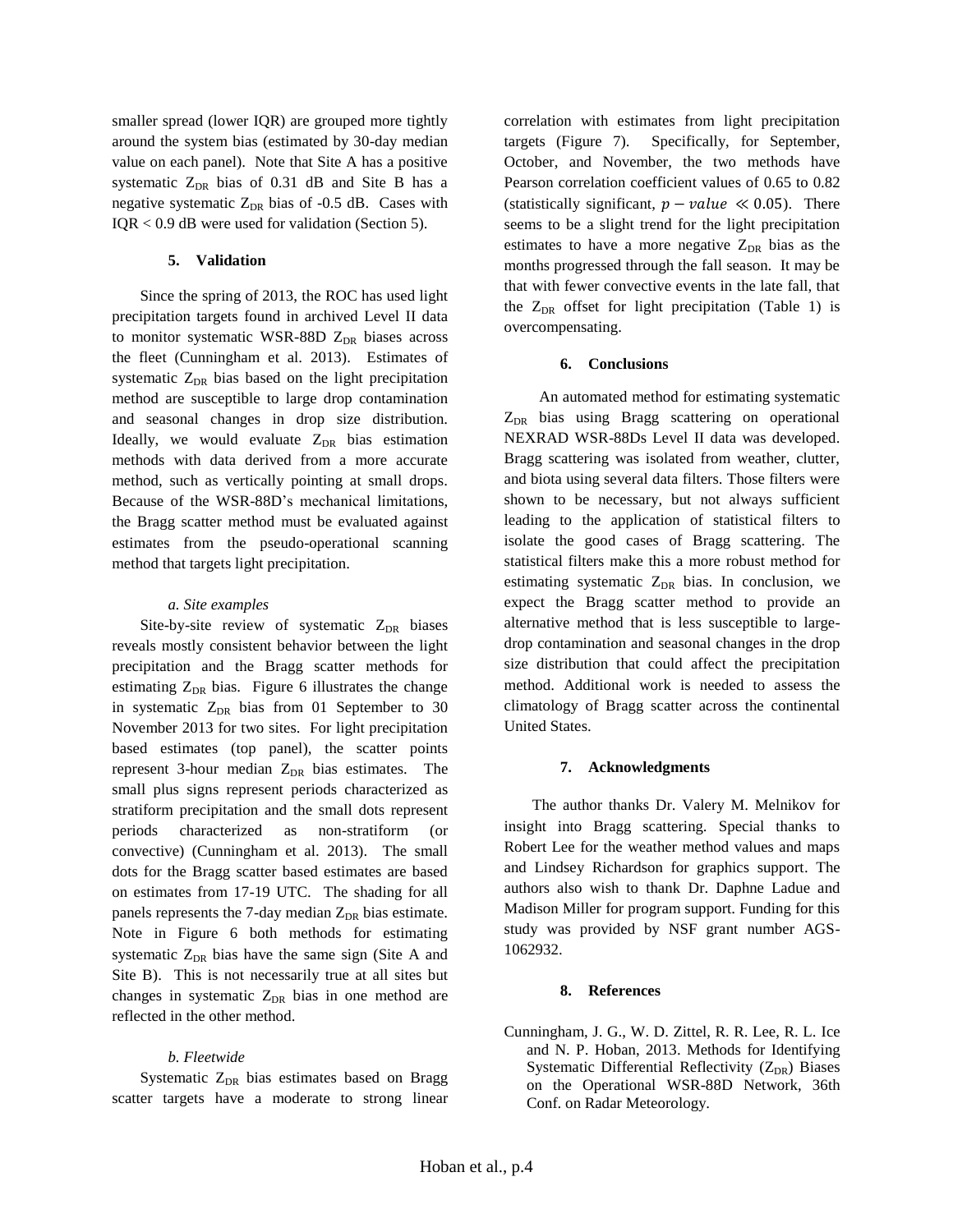- Hoban, N. P., J. G. Cunningham, and W. D. Zittel, 2013: "Using Bragg Scatter to Estimate Systematic Differential Reflectivity Biases on Operational WSR-88Ds." *National Science Foundation Sponsored Real-World Research Experiences for Undergraduates (REU) at the National Weather Center.*
- Melnikov, V., R. J. Doviak, D. S. Zrnić, and D. J. Stensrud, 2011: Mapping Bragg scattering with a polarimetric WSR-88D. *J. Atmos. Oceanic Technol.*, **28,** 1273-1285.
- Rinehart, R. E., 2010: *Radar for Meteorologists*. 5th ed. Rinehart Publications.
- Ryzhkov, A. V., S. E. Giangrande, V. M. Melnikov, and T. J. Schuur, 2005: Calibration issues of dualpolarization radar measurements. *J. Atmos. Oceanic Technol.*, **22,** 1138-1155.
- Wilks, D. S., 2006: Statistical Methods in the Atmospheric Sciences. 2nd ed. Elsevier Inc.
- Zrnić, D., R. Doviak, G. Zhang, and A. Ryzhkov, 2010: Bias in differential reflectivity due to cross coupling through radiation patterns of polarimetric weather radars. J. Atmos. Oceanic. Technol., **27**, 1624-1637.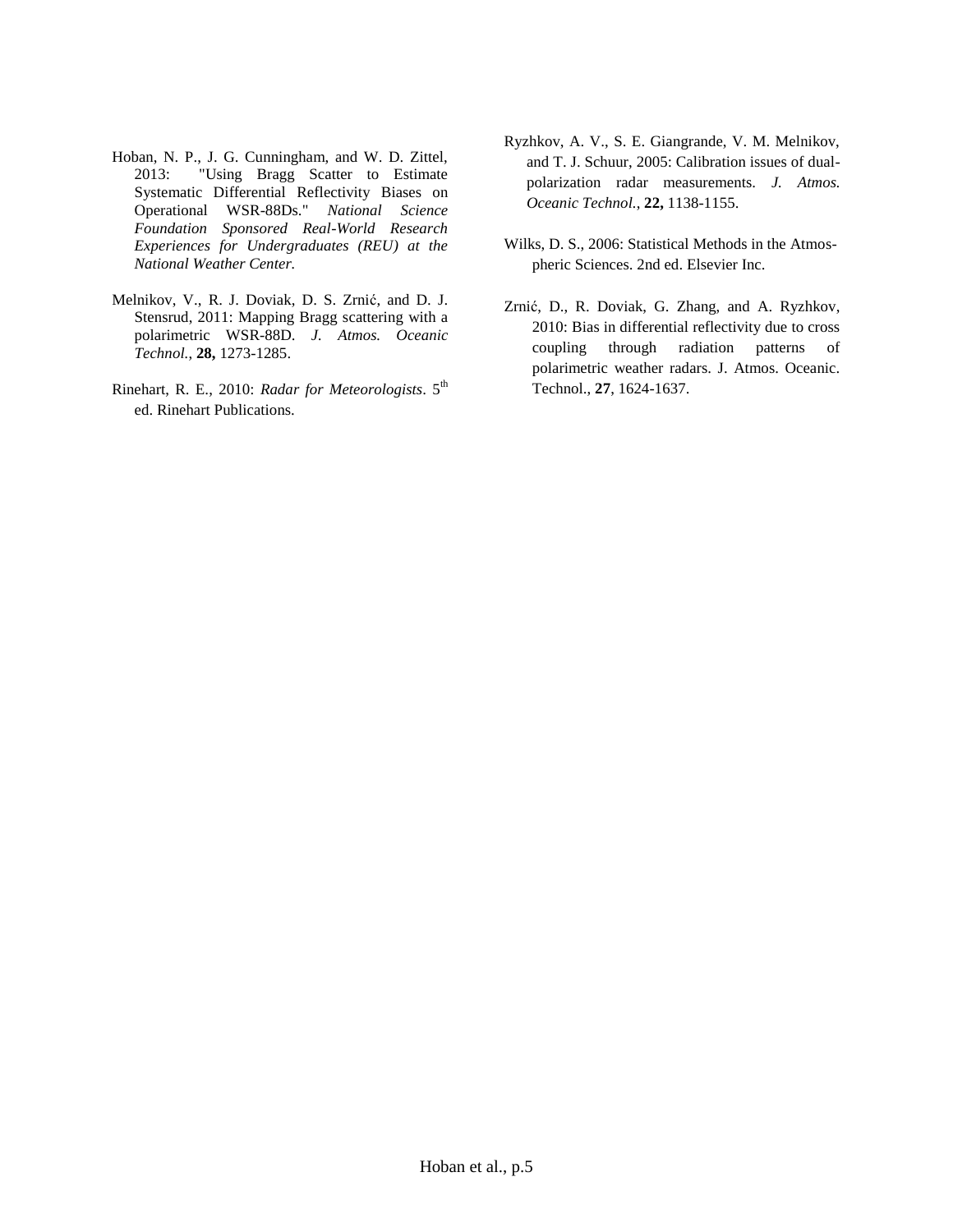# TABLES

Table 1. Average empirical values of  $Z_{DR}$  corresponding to Z bins at S band as established by Ryzhkov (2011, personal communication).

| $Z$ (dBZ)     | 20   | 22   | 24   | 26   | 28   | 30   |
|---------------|------|------|------|------|------|------|
| $Z_{DR}$ (dB) | 0.23 | 0.27 | 0.32 | 0.38 | 0.46 | 0.55 |

|  |  |  | Table 2. Data filters used in Step 1 of identifying Bragg Scatter. |  |
|--|--|--|--------------------------------------------------------------------|--|
|  |  |  |                                                                    |  |

| <b>Parameter</b>               | <b>Filter</b>                                                                                        |  |  |  |  |
|--------------------------------|------------------------------------------------------------------------------------------------------|--|--|--|--|
| <b>VCP</b>                     | 21,32                                                                                                |  |  |  |  |
| Elevations                     | $2.5^{\circ}$ & above (batch modes); VCP 32 (cuts 5,6,7), (VCP 34 at<br>KLGX), VCP 21 (cuts 5,6,7,8) |  |  |  |  |
| Range                          | $10-100$ km                                                                                          |  |  |  |  |
| Reflectivity                   | $-32 < Z < 10$ dBZ                                                                                   |  |  |  |  |
| <b>Correlation Coefficient</b> | $0.98<$ CC $<$ 1.05                                                                                  |  |  |  |  |
| Velocity                       | $V < -2$ or $V > 2$ ms-1                                                                             |  |  |  |  |
| Spectrum Width                 | $W > 0$ m/s                                                                                          |  |  |  |  |
| <b>Signal to Noise Ratio</b>   | $-5 < SNR < 15$                                                                                      |  |  |  |  |
| Differential Phase             | $25$ < phi < 35 $\degree$ (Only used in initial investigation, not during<br>validation)             |  |  |  |  |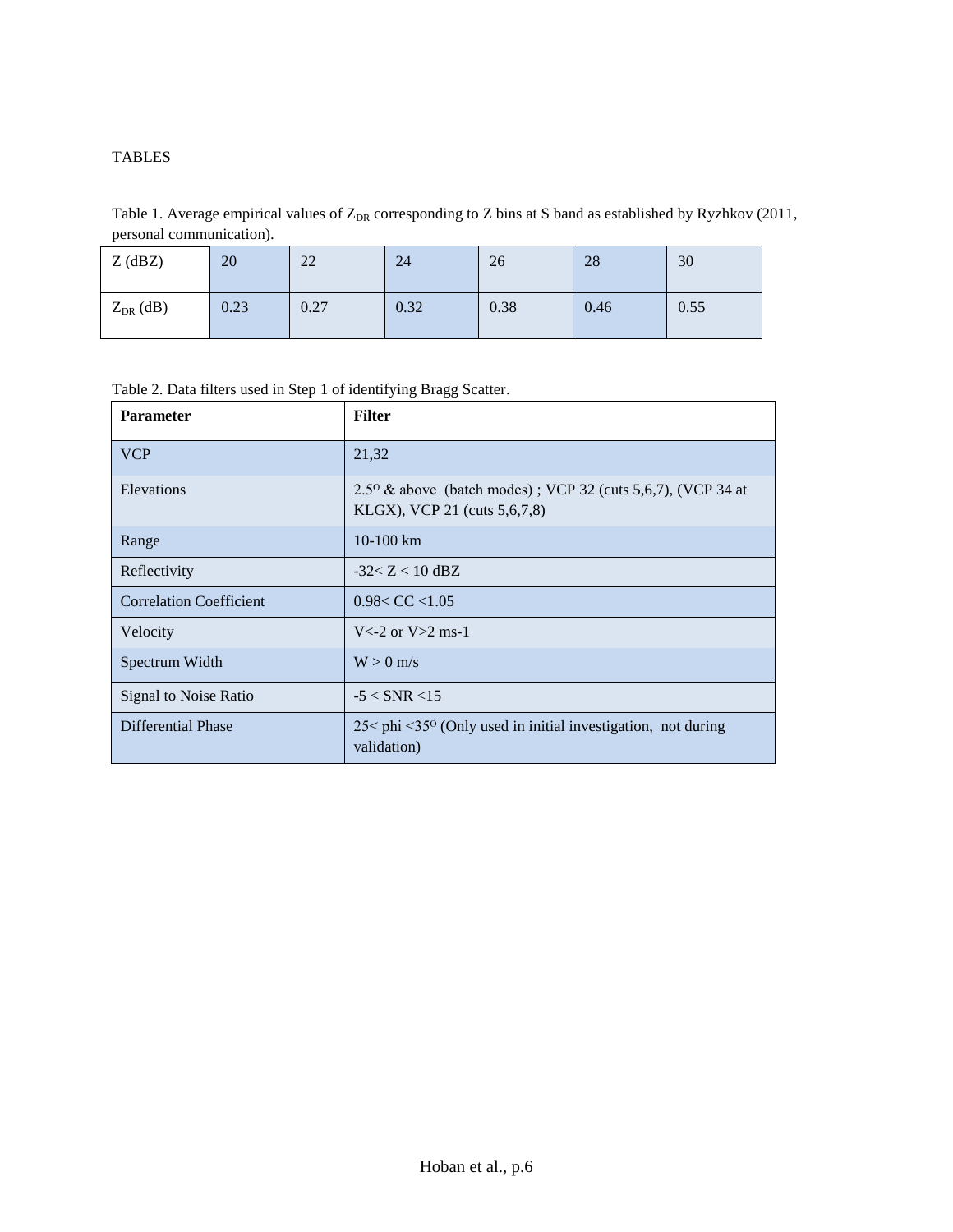

Figure 1. Vertical cross section of Z<sub>DR</sub> above Norman, OK at 0000 UTC 21 Feb. 2008 (Melnikov et al. 2011). Return from Bragg scatter is colored blue and green. Biota are colored black.

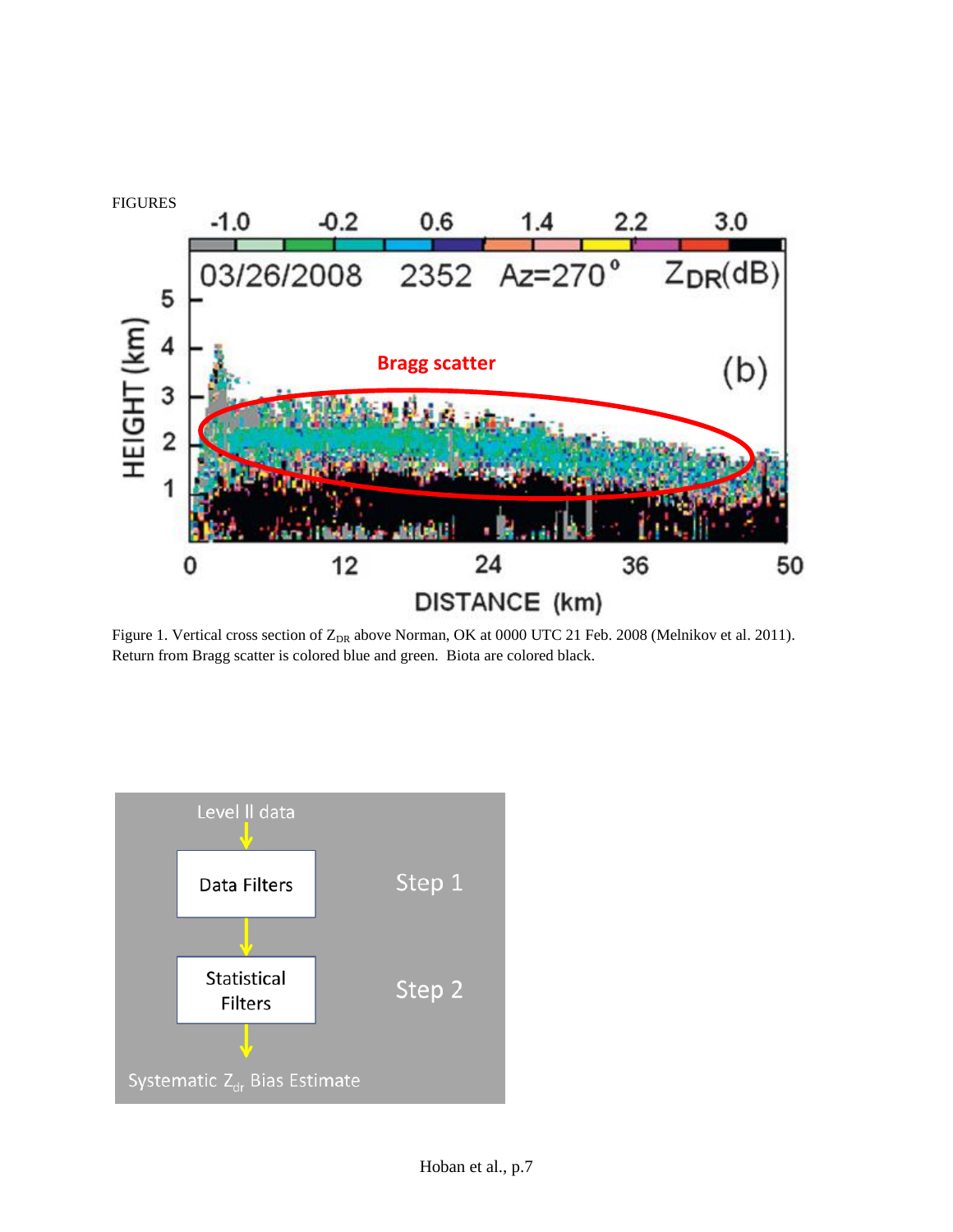

Figure 3. Image from an operational WSR-88D from KLZK on 12 May 2013, at 15:43:08 UTC at 3.5°. Top left is CC, top right is reflectivity, bottom left is PHI and bottom right is  $Z_{DR}$ . The rings bound the area where Bragg scatter is indicated.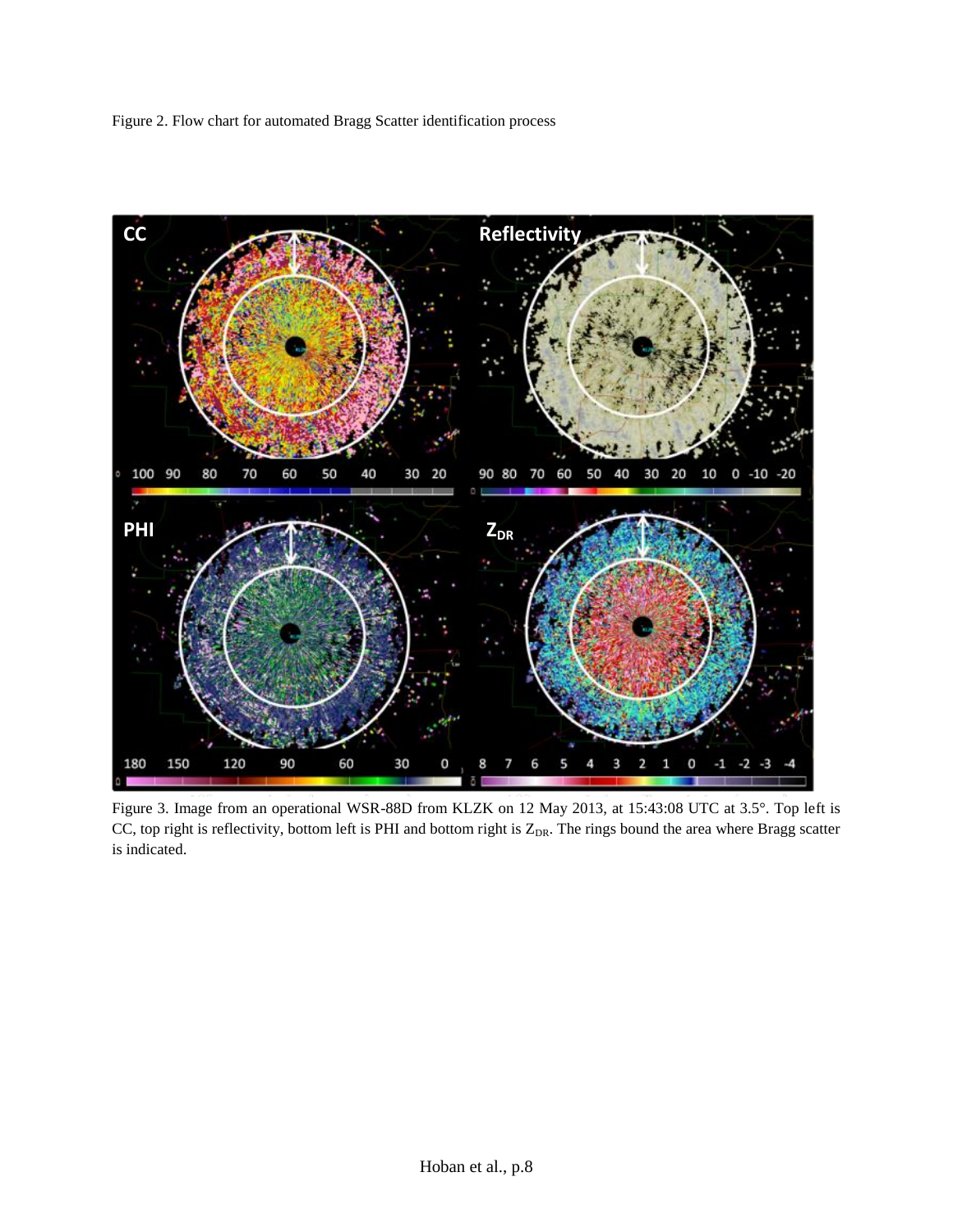

Figure 4. Lower left scatter plot (a) from the Norman, OK WSR-88D (KTLX) on January 12, 2014 at 19:42 UTC has no filtering except for range limits at cut 7 (4.5°). Upper left (b) shows a scatter plot for the same time and elevation with all filters applied. Values of  $Z_{DR}$  are color-coded with magenta being near zero. Range was truncated because there was no data beyond  $\pm$  30 km and to improve visualization. Chart on right (c) shows a cumulative histogram from cuts at  $2.5^{\circ}$ ,  $3.5^{\circ}$ , and  $4.5^{\circ}$ . From the mode the system  $Z_{DR}$  bias is -0.625 dB.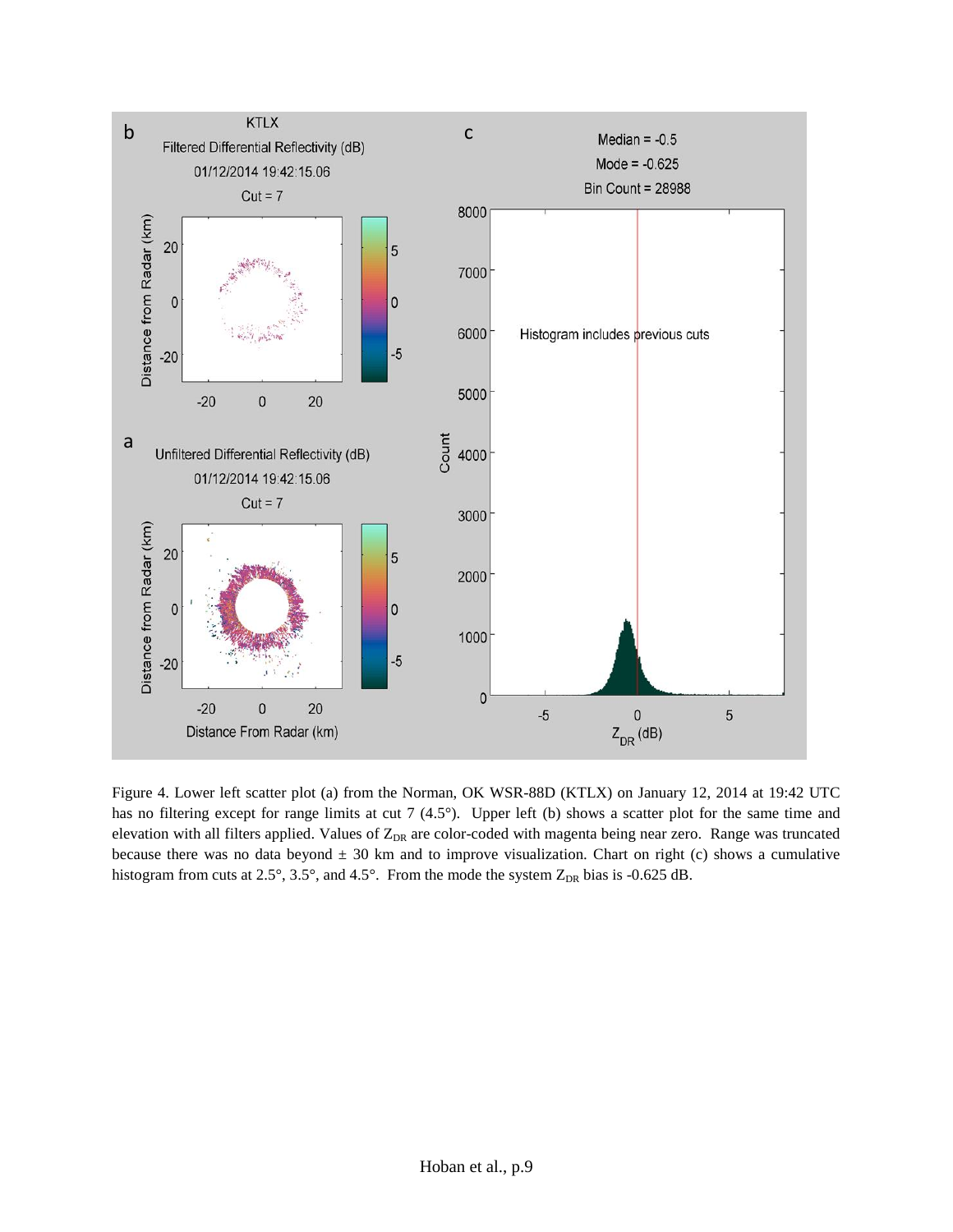

Figure 5. Examples of statistical filters applied to two WSR-88D sites. The x axis is time (month/day) and the y axis is the differential reflectivity value (dB). Each point represents an estimate of the systematic  $Z_{DR}$  bias for the given site. The shading indicates the statistical filter value. The top row is the absolute value of the Yule-Kendall Index (YKI) and the bottom row is the Interquartile Range (IQR). The estimate from the light precipitation method is represented as a blue star.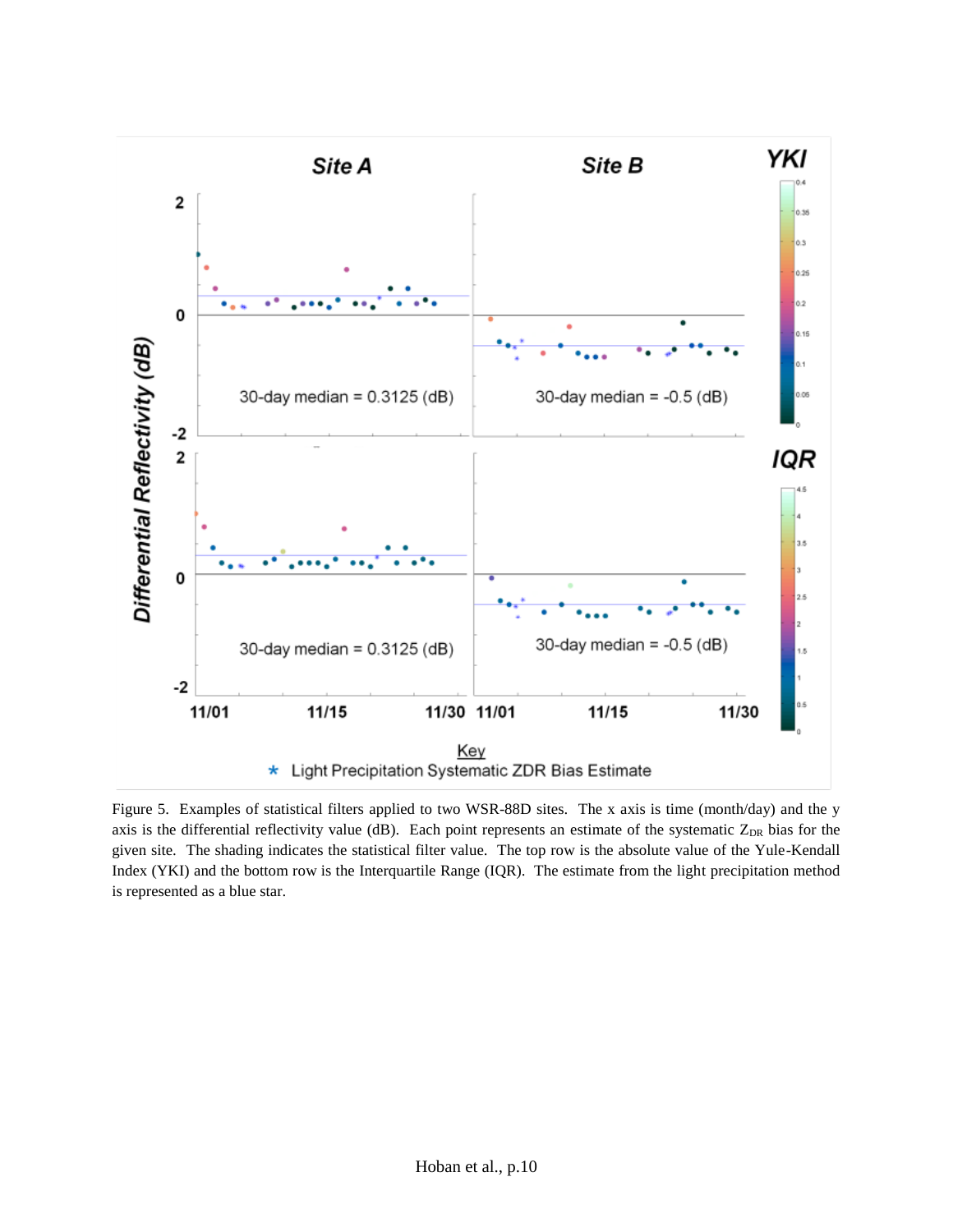

Figure 6. A site-to-site comparison of systematic  $Z_{DR}$  bias estimates based on the light precipitation method (top panel) and the Bragg scatter method (bottom panel). The x axis is time (month/day) and the y axis is the differential reflectivity (dB). Shaded areas represent the 7-day median systematic  $Z_{DR}$  bias estimate. An absence of shading or scatter points means that no estimates of systematic  $Z_{DR}$  bias were made.